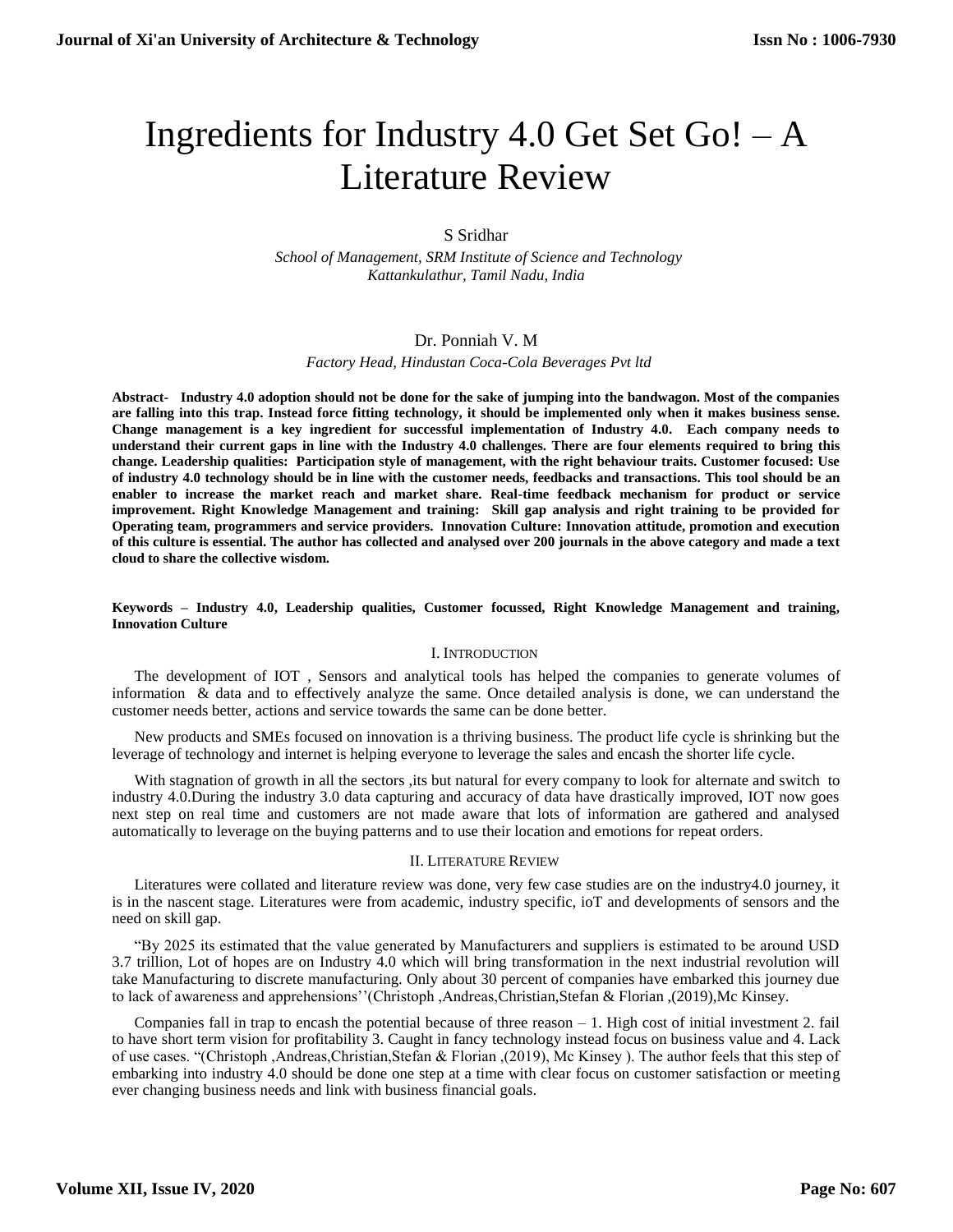## *2.1Leadership Style*

"Strategic leaders are visionary and set directions in advance. (Arnott, 1995). Their power is enhanced when they opportunities in environment and allied critical sectors are exposed (Hambrick, 1981). Strategic leaders are the one who communicate decisions keeping future of their organization (Zaccaro, 1996). They set goals for the organization's KPIs and develop strategies, Design and execute right structures, processes, controls and core competencies for the organization, manage multiple constituencies, select key executives, groom the next generation of executives, provide direction with respect to organizational strategies, maintain an effective organizational culture, sustain a system of ethical values, and serve as the representative of the organization to government" Bernard M Bass (2007),

## *Leadership a strategic need "Mc Neilly suggested to focus on the following, -*

1. Focus should be to avoid huge unwarranted investments and should be customer focussed. 2. Technology should be an enabler to handle weaknesses; 3. Important to understand and help to leverage on competition 4. Faster resolution of troubleshooting and adversity and build new products 5. Resistance to change should be removed 6. Treat people with respect, they in turn will deliver in full potential.". McNeilly (1996)

Leadership should be a visionary, "Strategic leaders are futuristic who set vision for the organization" (Arnott, 1995).

"Transformational leaders build capability with followers who in turn develop future leaders to develop and grow, the duty of leaders is to align the goals and empowering them." (Bass and Riggio, 2006). "This leadership consists of four elements: Team player charismatic a good motivator and inspirational, whenever the team faces challenges, and should also have high intellectual knowledge'' (Gumusluoğlu and Ilsev 2009).

There are many styles of leadership and enough research is done on merits and demerits, however for industry 4.0 the best suited style is participative leadership. "fast decision is encouraged in participative leadership this with autonomy helps to perform and complete the task easily." Katarzyna & Woszczyna ,(2015),"Building capabilities and training which enables for participative leadership to flourish , this helps in team spirit were in decision and delegation are done jointly" (Yukl, 2002)." Individual innovation are deterrent to team work whereas these type of leadership are considered better" Katarzyna & Woszczyna,(2015).

Participative leadership is recommended as this support in culture building, other researchers are also calling this by situational leadership or flexible leadership.







# *2.2Attitude Towards Innovation*

"About 350 People work at Mondelez digital factory at Sri city Chennai, India, their work apart from interventions when things are about to go wrong is limited. Mondelez India calls its Sri city Plant an "integrated digital factory ". Interchangeably this is SMART<sup>+KL</sup> Factory". (PB Goutam (2019), The Hub, Business Today, Feb Issue.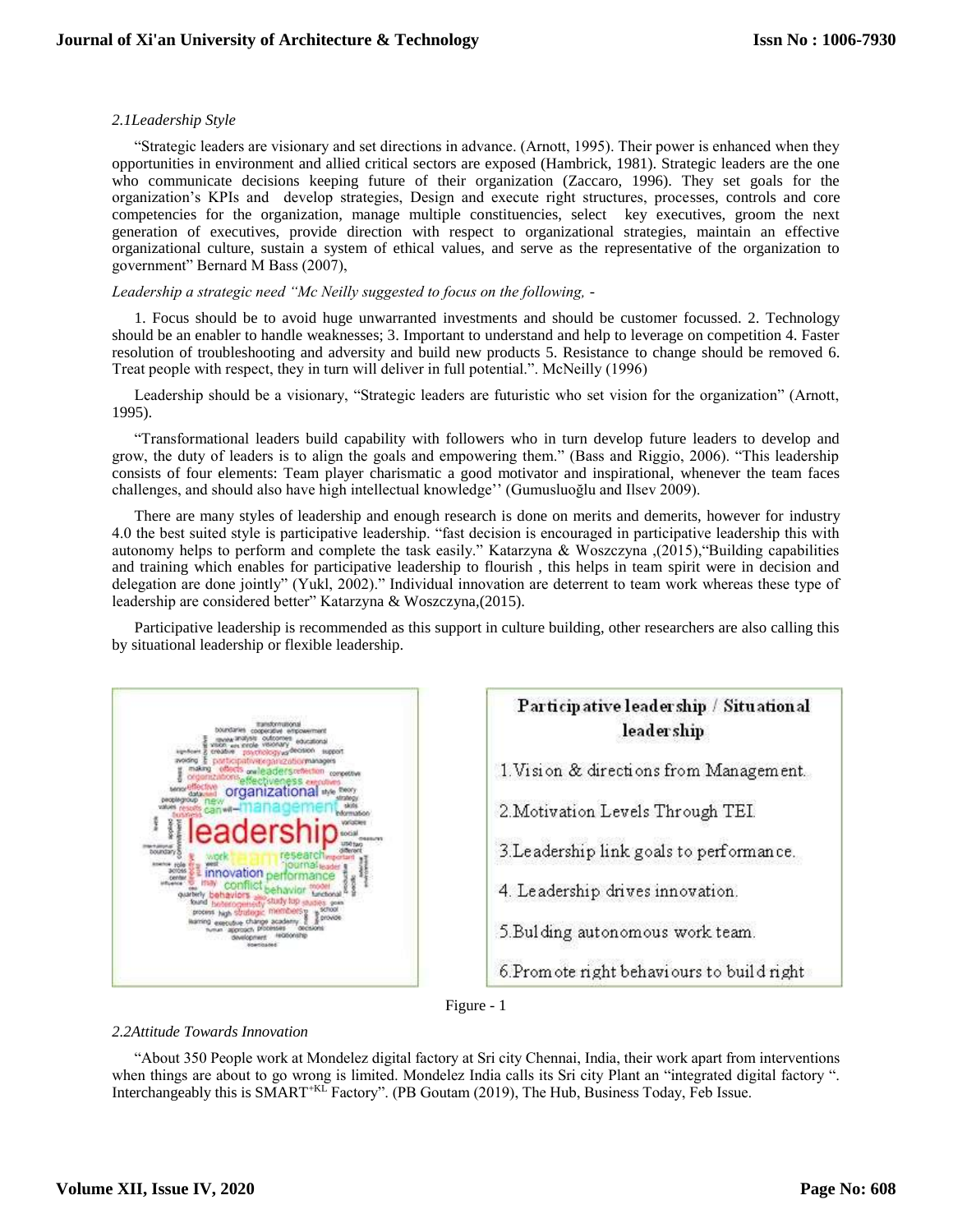There was a myth that industry 4.0 does not need any thinking and the programmers design in such a way that the need of human mind will be nil. This is the danger of having wrong perceptions.

Few researchers have dealt on this subject and with available literatures and a primary data study\* its concluded that Kaizen or innovation is required.

Innovation builds the culture at workplace and brings motivation and ownership, this also builds creativity, which helps to challenge the status quo. These culture of kaizen and innovation takes any organisation to the next level of excellence, this automatically gives leverage on competition.

The other important point is that industry 4.0 should not be done for fancy or as a part of race were everyone is doing so we should too. These calls for huge investment and will not justify if wrongly planned and executed. Instead the approach should be to give consumer new innovative products to meet his /her ever changing requirements.

Problem-solving develops creative skills to the extent that one or more of the following conditions are satisfied: (1) The culture of thinking. (2) The thinking is unconventional, challenging status quo, this needs courage to do modification or get rejected and question the previously accepted ideas. (3) The thinking style also needs high level of persistence and motivation (4) When the problem is not defined properly, analysis of problems will be difficult. All the above points needs' kaizen ideas and kaizen culture to overcome.

 \*This Author has written a journal on the "The need for kaizen culture for future-ready Industry 4.0 Plants" – awaiting publication







## *2.3 Right Knowledge Management and training*

Building capabilities is very important, what capabilities is lacking now, what is needed for AI implementation and what are the changes in skill gap after we implement big data and AI to produce a new product or service.

"There are three types of capability gaps 1. Advanced cognitive- technological skills 2. Social and emotional knowledge 3. Basic production and processing knowledge. Germany % of demand for advanced analytics is 2% social and emotional skills is 1% and there is abundance of basic skills by 0.2%, while country like France demand for advanced analytics is 1.3% social and emotional skills is 0.6% and there is need of basic skills by 0.7%, advanced countries are slipping on basic knowledge which will be suicidal for future"( Jacques , Jeongmin , James , Lari , Helsinki, Eric , 2019 , Discussion paper , OECD skills database; McKinsey Global Institute analysis.)

Learning Factories are were "Products, processes, selling, purpose and the learning, factory is always focussed an example is at the Campus Velbert/Heiligenhaus Germany uses many scenarios that can be reproduced, thanks in holistic approach. The lock and key industry in the region produce mostly mechanical and electronic systems. They use mostly the same technologies offered in the learning, factory. So physical products and real processes can be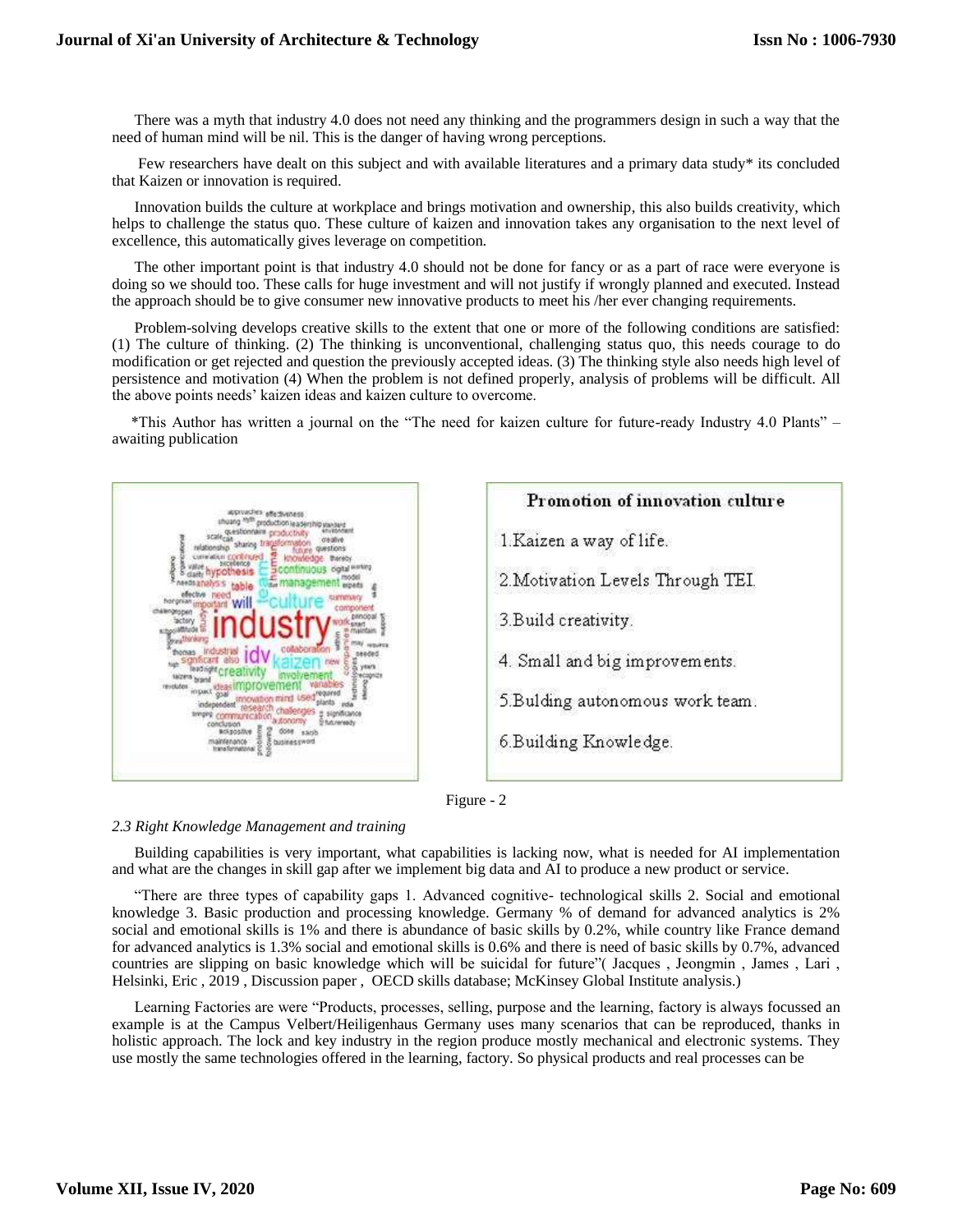trained, analysed and optimized. The didactic concepts are new type of learning based on theoretical lectures followed by practical training and integrated workshops where the participants are able to work out their own optimization strategies" (Clemens & Dorothee .2015, Industry 4.0 Learning Factory for regional SMEs, Elsevier)

*The purpose of our learning factory" for the aspect of efficient automation is:*

- Understanding the means of modern Automation such as PLCs, CNC and Robot Control.
- Understanding different communication modes and the one which fits the technology and use need cases.
- The participants will have an opportunity to use of all new technologies and have workshops, where they can assess the transferability to use cases.
- Understanding the benefits of cyber physical systems web technologies, the usage of web standards in collaboration with automation systems is shown, such as web services of a PLC or web services for HMI, application (e.g. Apps Tablet).
- Use of real time data analysis and predictive maintenance is shown." (Clemens & Dorothee .2015, Industry 4.0 Learning Factory for regional SMEs, Elsevier)



| Knowledge Management                              |
|---------------------------------------------------|
| 1. Learning organisation from top to bottom.      |
| 2. Competinces matrix.                            |
| 3 Build new skills.                               |
| 5. Automate processes and systems.                |
| 6. Build skills related to the core Manufacturing |
| and future new needs of the consumer.             |



# *2.4 Customer Focused*

The change to industry 4.0 is all about individual customer focused and personalized too. (Refer Table 2)

This calls for understanding, the ever-changing requirements, innovate, design and execute and leverage for the shorter product life (from now on the product life cycle will shrink significantly)

|                               | l <sup>"</sup> industrial<br>revolution | 2 <sup>nd</sup> industrial<br>revolution | 3rd industrial<br>revolution<br>0 I C | 4 <sup>th</sup> industrial<br>revolution |
|-------------------------------|-----------------------------------------|------------------------------------------|---------------------------------------|------------------------------------------|
| Period                        | 1780-1860                               | 1870-1950                                | 1970-2000                             | $2000 -$                                 |
| Technology<br>innovation      | steam power<br>& machine<br>tools       | electricity                              | electronic, IT.<br>automation         | Internet<br>connected<br>sensors         |
| <b>Production</b><br>paradigm | cr <sub>an</sub><br>production          | mass<br>production                       | mass<br>customization                 | personalized<br>production               |



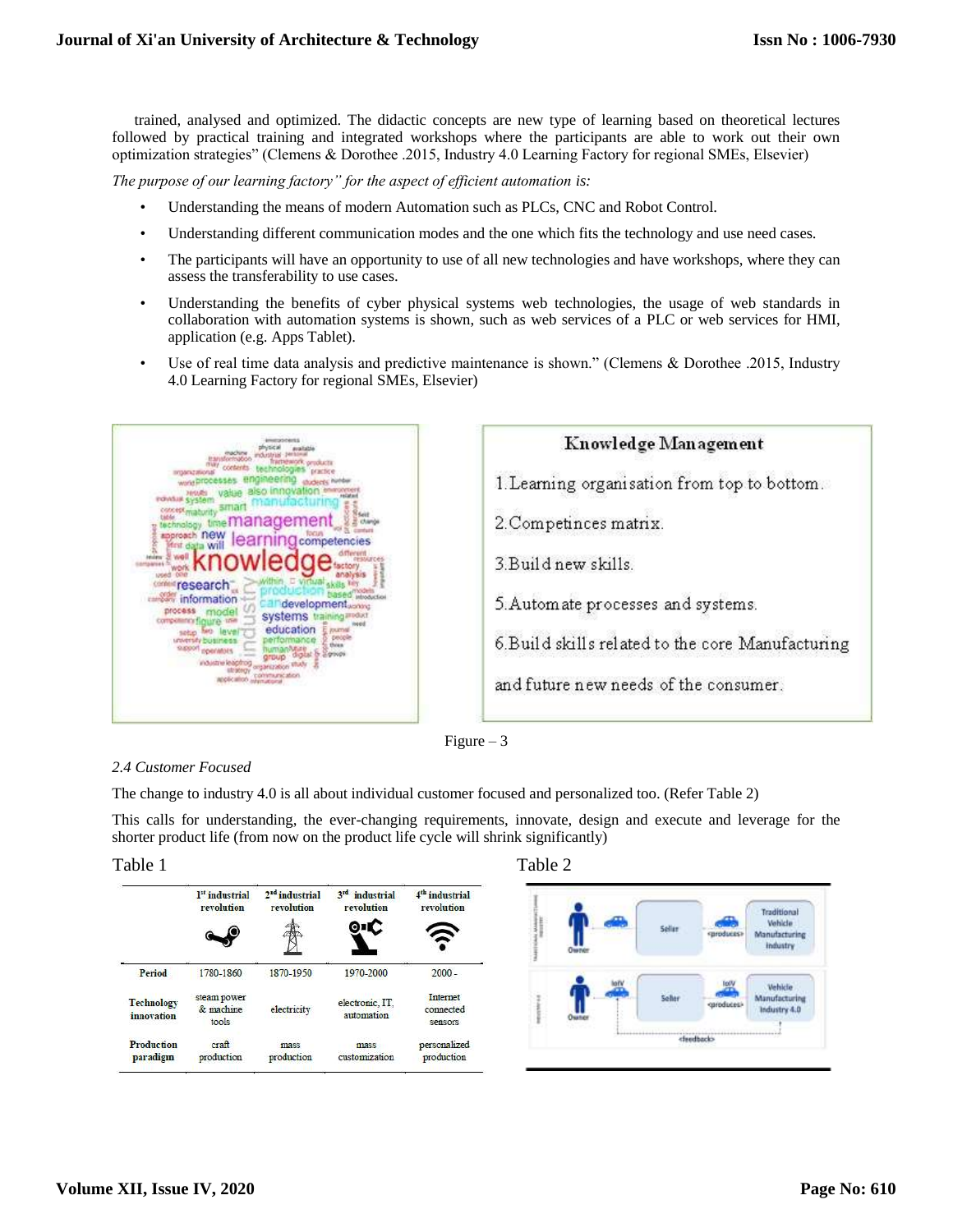Table 1: Marco,Emilio,Mauro and Francesco ,(2017), Assembly system design in the Industry 4.0 era: a general framework-Researchgate 320496225

Table 2: Marianne, Elton , Gabriel , Ivanovitch ,Diego and Paolo ,(2018), A Customer Feedback Platform for Vehicle Manufacturing Compliant with Industry 4.0 Vision, Sensors

The big advantage with industry 4.0 is that we take personalized feedback from each consumer and put a corrective process, this will enhance the quality levels and ensure product quality and durability is improved. (Refer Table 2)

The author is working with an Coca-Cola bottler, and the challenge is to understand the consumer preferences, Pepsico is using R studio to program and forecast the exact needs month by month, an experiment is in progress.

The industry 4.0 should be exploited in forecast accuracy, use of information and technology to understand the consumer need and preferences and to manufacture and have control on each of the product manufactured till the end of life. This opportunity was never seen in industry 3.0





Figure - 4

## III. CONCLUSION

The study concludes with 4 elements which lead us to the successes of Industry 4.0, they are Participative leadership, promote innovation attitude, Knowledge management and customer focussed. There could be no right process to implement as each company needs to do SWOT done and work on the areas wherein, they can increase the market share and serviceability, the opportunities will be serviced by the digitalization and iOT. The decision to digitalize should not be done in a hurry and well thoughtful approach should be done.

## IV. RESEARCH GAP

The implementation of industry 4.0 in large companies will call for huge investments and would be risky as the investment will be huge. However, based on the experiences of Germany, SMEs should have the strength for their own flexibility and proximity to customers, and are also good at low investment capacity and short-term strategy. This make SMEs more successful than large companies Production tools require too much investment, while collaboration tools and optimization tools are less expensive. Research should focus on adapting optimization tools to the characteristics of SMEs, mainly exploiting massive data to improve operational performance.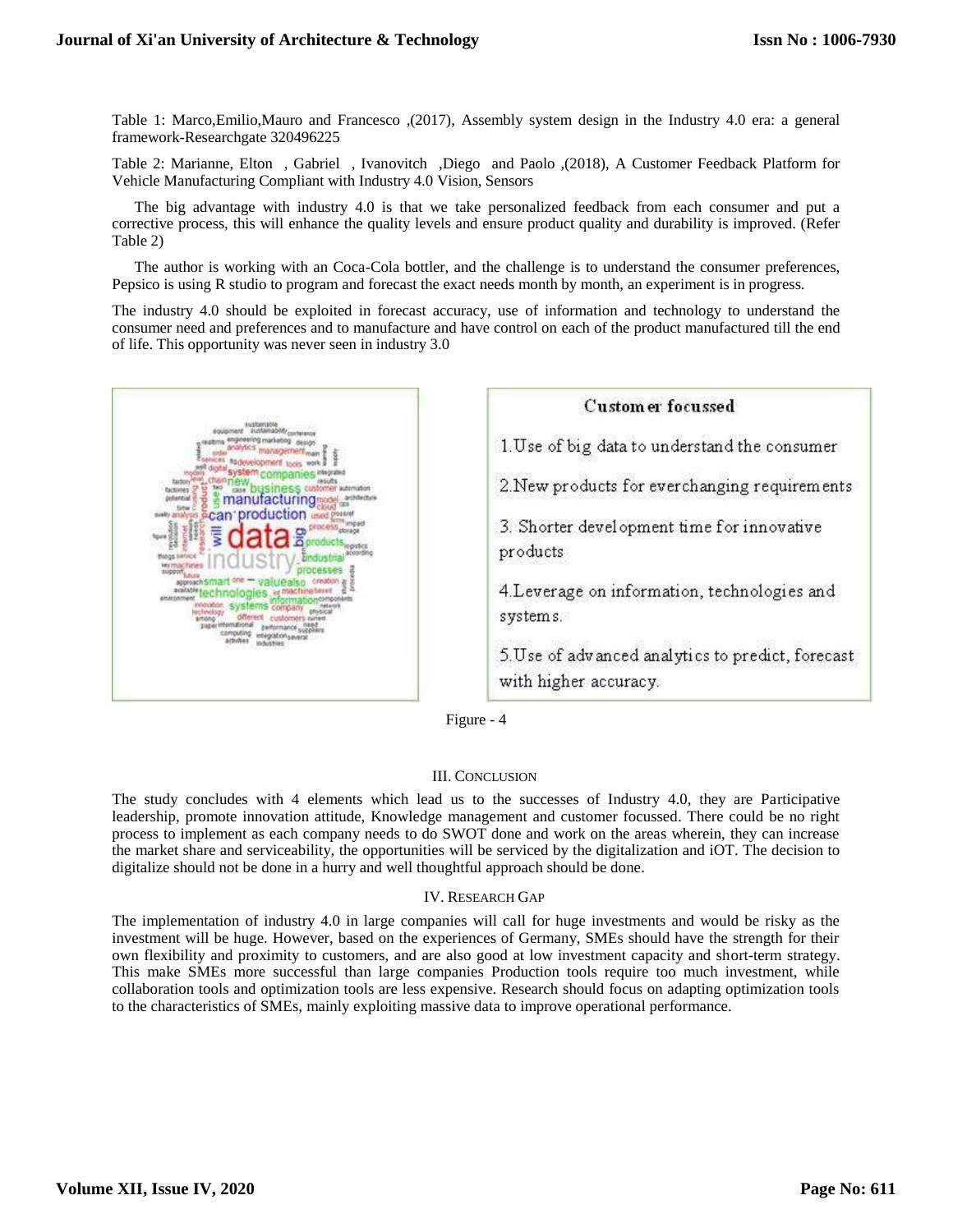



#### REFERENCES

- [1] Aga, Noorderheaven & Vllejo(2016), Transformational leadership and project success: The mediating role of team-building, Elesiver
- [2] Anit (2005), Directive Versus Participative Leadership: Two Complementary Approaches to Managing School Effectiveness, Educational Administration Quarterly, Vol. 41, No. 5 (December 2005) 777-800
- [3] Anit Somech (2006), The Effects of Leadership Style and Team Process on Performance and Innovation in Functionally Heterogeneous Teams, Journal of Management, DOI: 10.1177/0149206305277799
- [4] Bernard M Bass (2007), Executive and Strategic Leadership, International Journal of business
- [5] Chen, Liu and dean (2005), Conflict management for effective top management teams and innovation in China, Journal of management studies
- [6] Colette (2014), Visionary leadership and its relationship to organizational effectiveness, Leadership & Organization Development Journal, Research Gate, DOI: 10.1108/LODJ-10-2012-0130
- [7] David & Bucher ,(2014),innovative leadership- how to use innovation to lead effectively, work collaboratively and drive results , Centre for creative leadership
- [8] Gary, (2008), How leaders influence organizational effectiveness, lsevier,Doi:10.1016/j.leaqua.2008.09.008
- [9] Gary (2012), Effective Leadership Behavior: What We Know and What Questions Need
- [10] More Attention, Academy of Management Perspectives, DOI: 10.5465/amp.2012.0088
- [11] Greogery & Joseph ,(2017), Changing Roles:Leadership in the 21st Century. Organizational dynamics
- [12] Jeffrey, Ernst, and Michael (2011), Centre for Creative Leadership, book titled Boundary Spanning Leadership: Six Practices for Solving Problems, Driving Innovation, and Transforming Organizations by Chris Ernst and Donna-Chrobot Mason
- [13] Jeron and Deanne (2007), How leaders influence employees'innovative behaviour, European Journal of Innovation,pp. 41-64, Emerald Group Publishing Limited ,DOI 10.1108/14601060710720546
- [14] Katarzyna & Woszczyna ,(2015), Leadership and organizational culture as the normative influence of top management on employee's behaviour in the innovation process, Elsevier
- [15] Mario and Jesus,(2013), The role of knowledge-oriented leadership in knowledge management practices and innovation, Elsevier